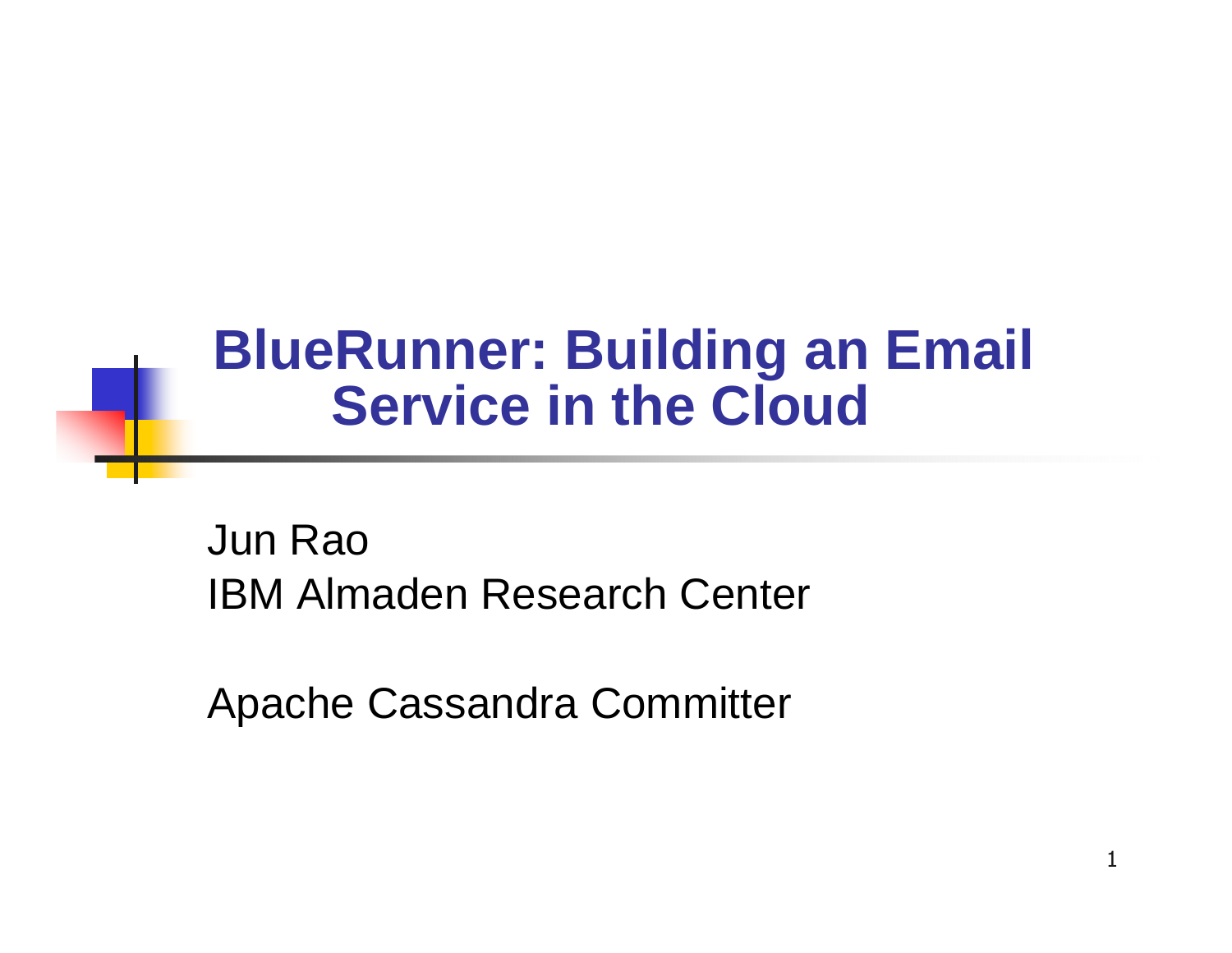

#### User Systems and ExperienceResearch



Jerald

Schoudt





**Stefan** Nusser



JanPieper

#### Information ManagementResearch





SandeepTata

BoShekita



JunRao



**Hernan** Badenes



JulianCerruti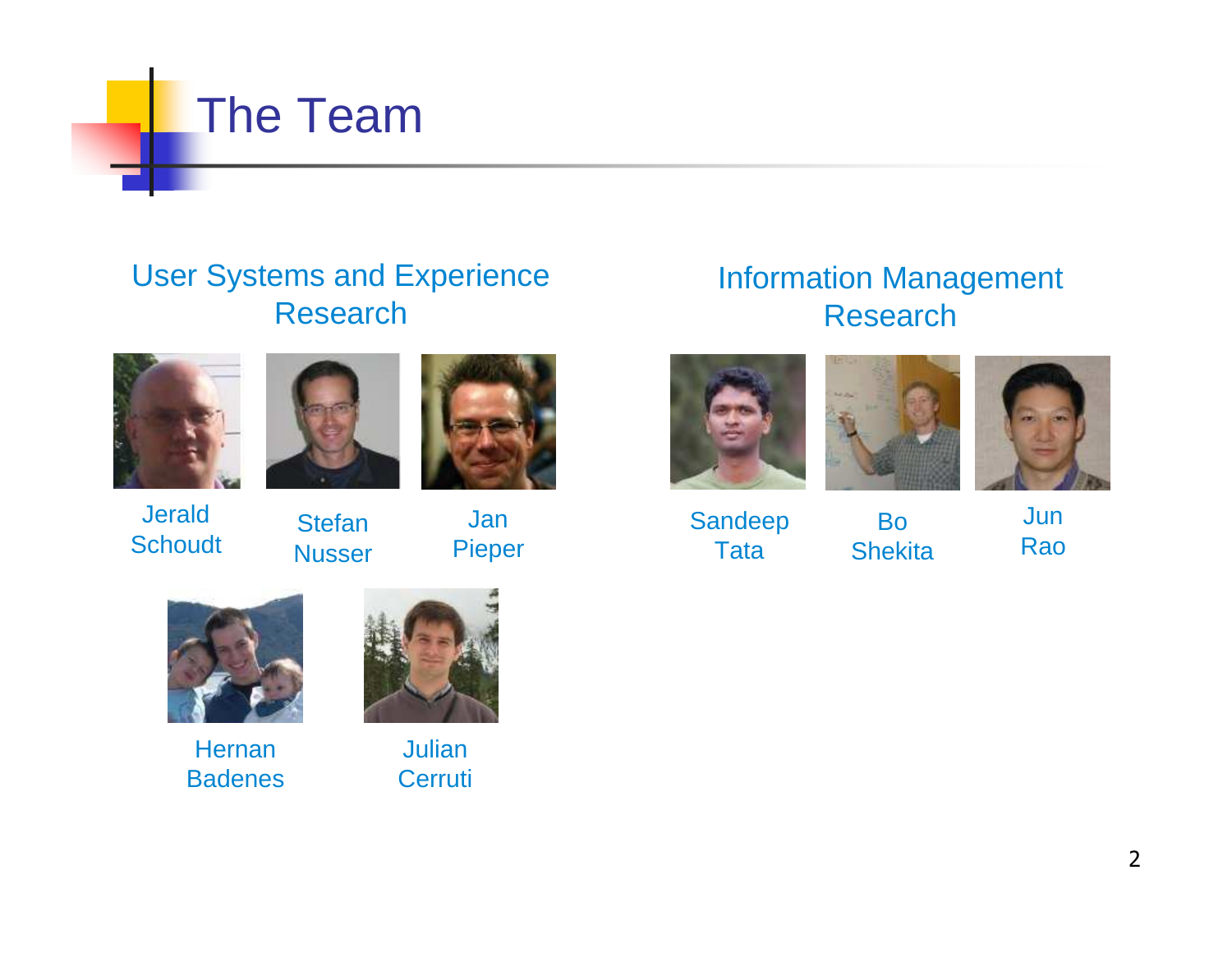# Outline

- **BlueRunner overview**
- Scalable Row Stores
- **BlueRunner design in Cassandra**
- **Preliminary performance results**
- **Summary**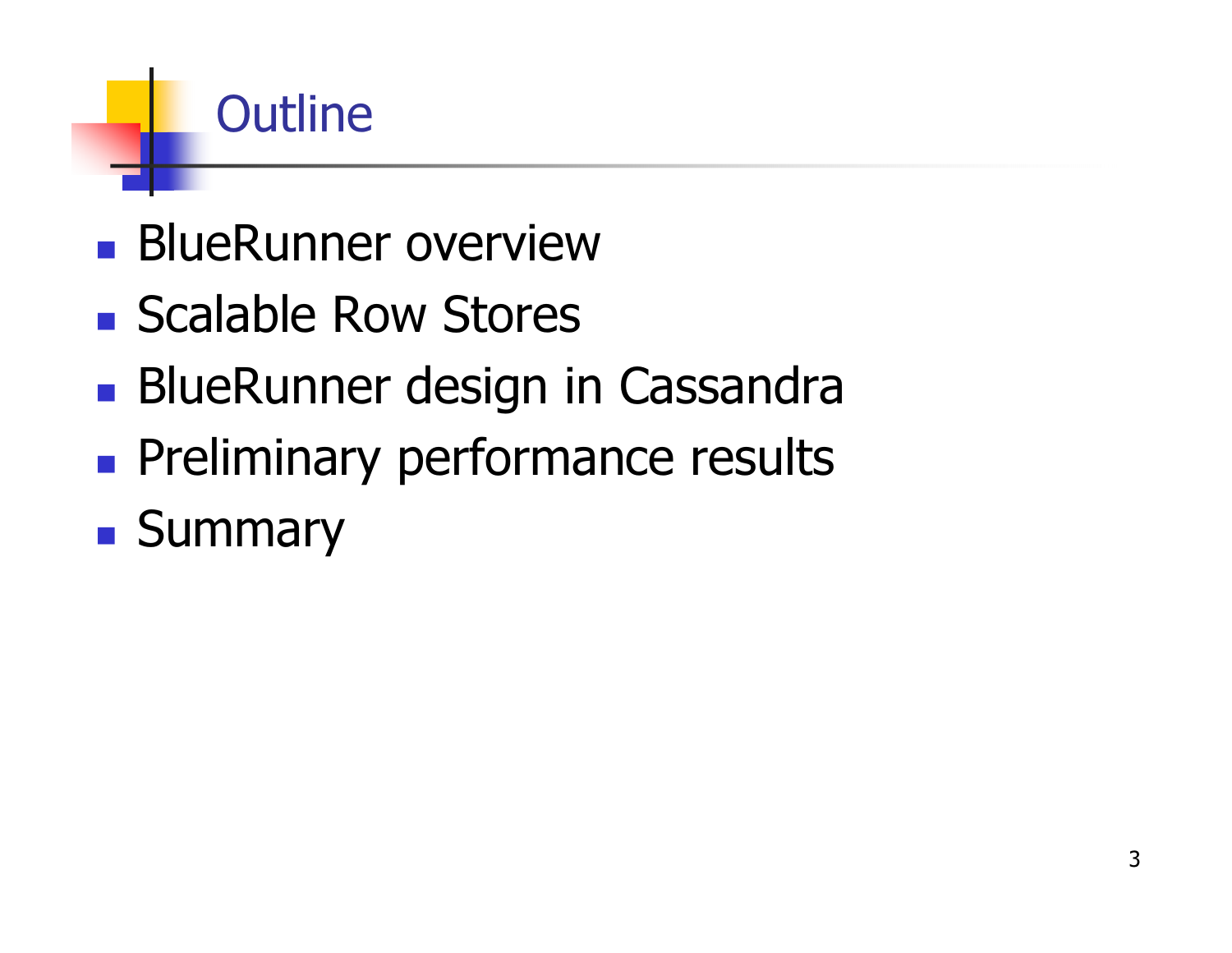# **What's BlueRunner**

- Research prototype for hosted emails at IBM ARC
- Browser-based email client + Cassandra backend
	- $\blacksquare$  3+ years on the client
	- $\blacksquare$  ~1 year on the Cassandra backend
- Many advanced features in client
	- **Scrolling**
	- Foldering/Tagging
	- **Sorting/Pivoting**
	- Threading
	- Orienteering and Usability Improvements
- **Backend** 
	- Thin client; most operations pushed to the backend
	- Designed for large-scale hosted environment
		- 100K mailboxes, each with 100K messages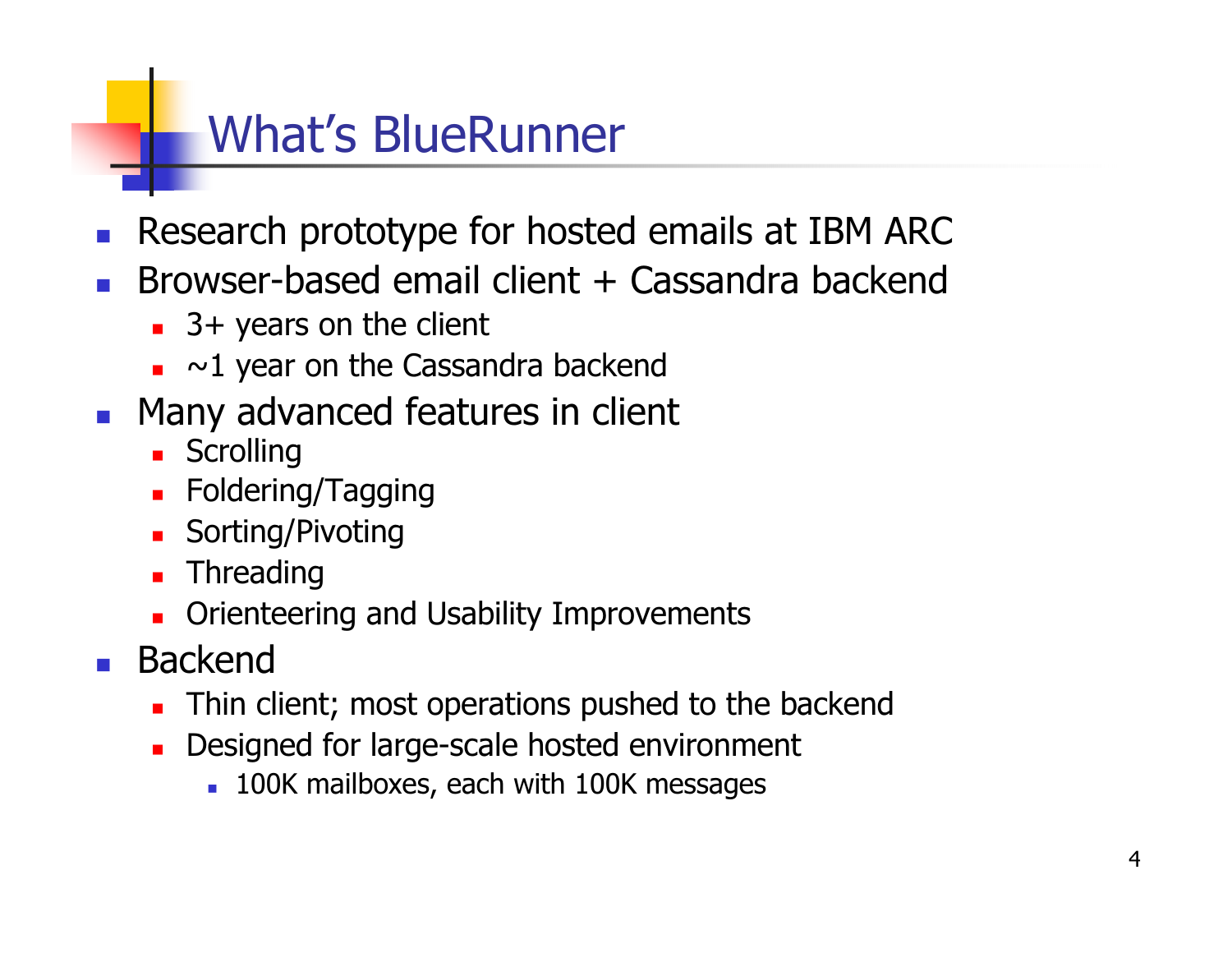# How does the client look?

| 800                                                                                        | <b>BlueMail</b>                                                                                                                               |                                                                                                                                                                                                                   |                                              |  |
|--------------------------------------------------------------------------------------------|-----------------------------------------------------------------------------------------------------------------------------------------------|-------------------------------------------------------------------------------------------------------------------------------------------------------------------------------------------------------------------|----------------------------------------------|--|
| ¢<br>$+$                                                                                   | http://bluemail.almaden.ibm.com/                                                                                                              |                                                                                                                                                                                                                   | $Q - Q - Google$                             |  |
|                                                                                            | <b>Reply All</b><br><b>Delete</b><br>Reply<br>Forward  <br><b>New</b>                                                                         | Actions $\sim$                                                                                                                                                                                                    | Options $\mathbf{v}$ Logout<br><b>Search</b> |  |
|                                                                                            | $\overline{\Gamma}$ - $\overline{\Gamma}$<br>Who<br>FI.<br>œ                                                                                  | What                                                                                                                                                                                                              | $Size - When$                                |  |
| bluemail                                                                                   | <b>Hariet Walker</b><br><b>Steven Creek</b>                                                                                                   | Can we get together next weeK? - Hi, can we get togethe<br>Mevilvear's project proposals - Next week we are going to start 394K 10:34 AM                                                                          | 9K 10:34 AM                                  |  |
| viewer - inbox<br>calendar - 10/01/09                                                      | me, Julian, Jose (3)<br>[2,1]<br>Sally Hayes                                                                                                  | tatus updates are due at the beginning<br>May 16, 2009<br>sion of the class list and schedule - att.                                                                                                              | 74K 9:26 AM<br>87K 8:57 AM                   |  |
| Actions =<br>inbox(24)                                                                     | Bernard, me, Victor<br>Gregory, me, Sam, Gregory,, me (9)<br>$F = 1$<br>Walter Newberg                                                        | ation - your profile is out of date. Pleas<br>svatea profile inferr<br>New Year's Eve Social Engagement - this year we are go<br>Do we have a review tomorrow? - are we still on for a review t                   | 7K 7:39 AM<br>8K 7:22 AM<br>5K Yesterday     |  |
| sent                                                                                       | 麔<br>Leslie Chou, Steve, me (3)                                                                                                               | chi paper san-diego - Hi everyone, The paper is coming toget                                                                                                                                                      | 5K Yesterday                                 |  |
| threads (215)<br>$\Box$ Folders<br>Administration                                          | <b>Hariet Walker</b><br><b>Jasmine Rodrigez</b><br>Hariet Walker me (2)<br>$-1$                                                               | Serving up new orders - in order to reduce costs we have<br>Talking to the public today at 12:00 - there will be a new 81K Sep 29<br>iava management - 2007 security claims and reviews forms - forms 15K Sep 29. | 4K Sep 29                                    |  |
| <b>BML</b><br>personal                                                                     | 000<br><b>CSCW</b> paper draft                                                                                                                |                                                                                                                                                                                                                   |                                              |  |
| projects                                                                                   | from Leslie Chou <ichou@ibm.com> on 05/16/09 08:09AM   reply +   details<br/>to Steve Drewers, Eric Fredericks cc Sally Mayes</ichou@ibm.com> |                                                                                                                                                                                                                   | $@$ 1 item $\blacktriangleright$             |  |
| Message Tags                                                                               | Hi everyone,                                                                                                                                  |                                                                                                                                                                                                                   | o<br>2008                                    |  |
| tag selected messages                                                                      | --Leslie                                                                                                                                      | The paper is coming together nicely. We should plan on one more draft before submitting                                                                                                                           | o<br>G<br>paper                              |  |
| bml chi creative data-centers<br>flash java management paper<br>projects san-diego tv wiki | -show quoted content-                                                                                                                         |                                                                                                                                                                                                                   | close<br>chi                                 |  |
|                                                                                            | Ŗ                                                                                                                                             | Steve Drewers on 09/29/07 11:33AM wrote: san-diego "Is is time to submit our year-end goals yet? I "                                                                                                              |                                              |  |
| limit tags to current view                                                                 |                                                                                                                                               |                                                                                                                                                                                                                   | v0.5 build.6                                 |  |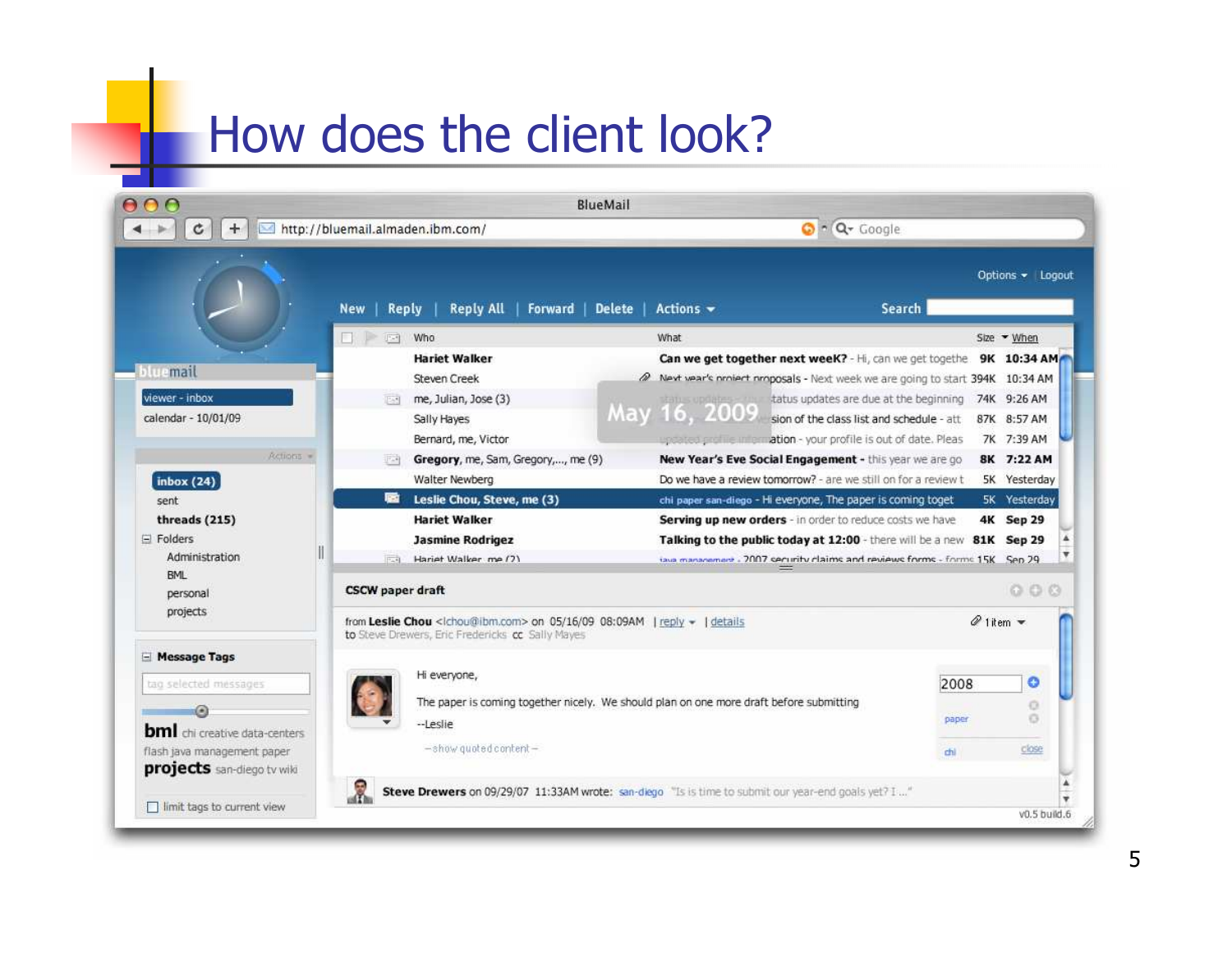

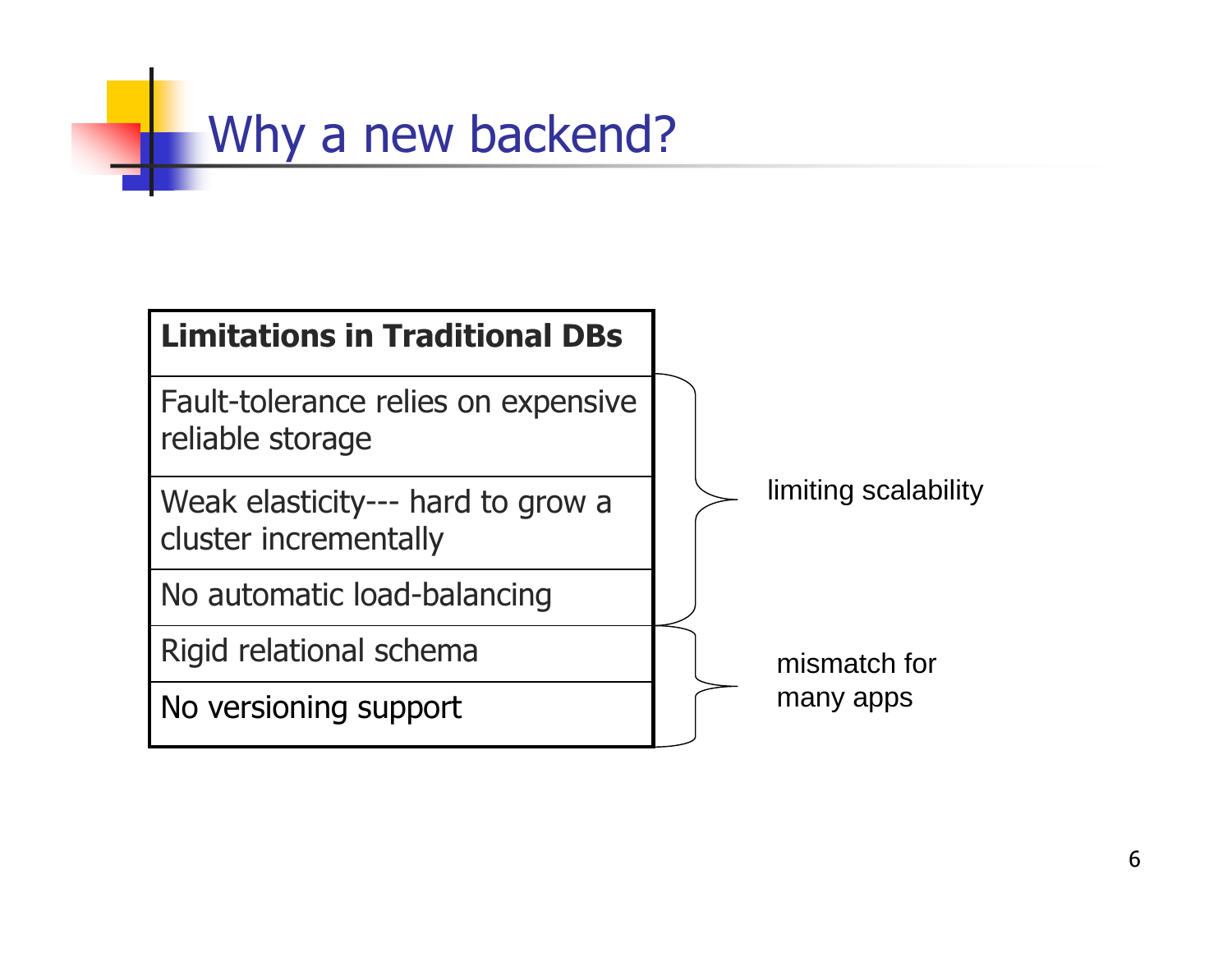## The Cloud Landscape for Scalable Backend



### **Example 1 Figure 1 Figure 1 Figure 1 Figure 1 Figure 1 Figure 1 Figure 1 Figure 1 Figure 1 Figure 1 Figure 1 Figure 1 Figure 1 Figure 1 Figure 1 Figure 1 Figure 1 Figure 1 Figure 1 Figure 1 Figure 1 Figure 1 Figure 1 Figu**

- . RDBMS too rigid/heavy for some apps
- **Existing RDBMS engines missing many key cloud requirements**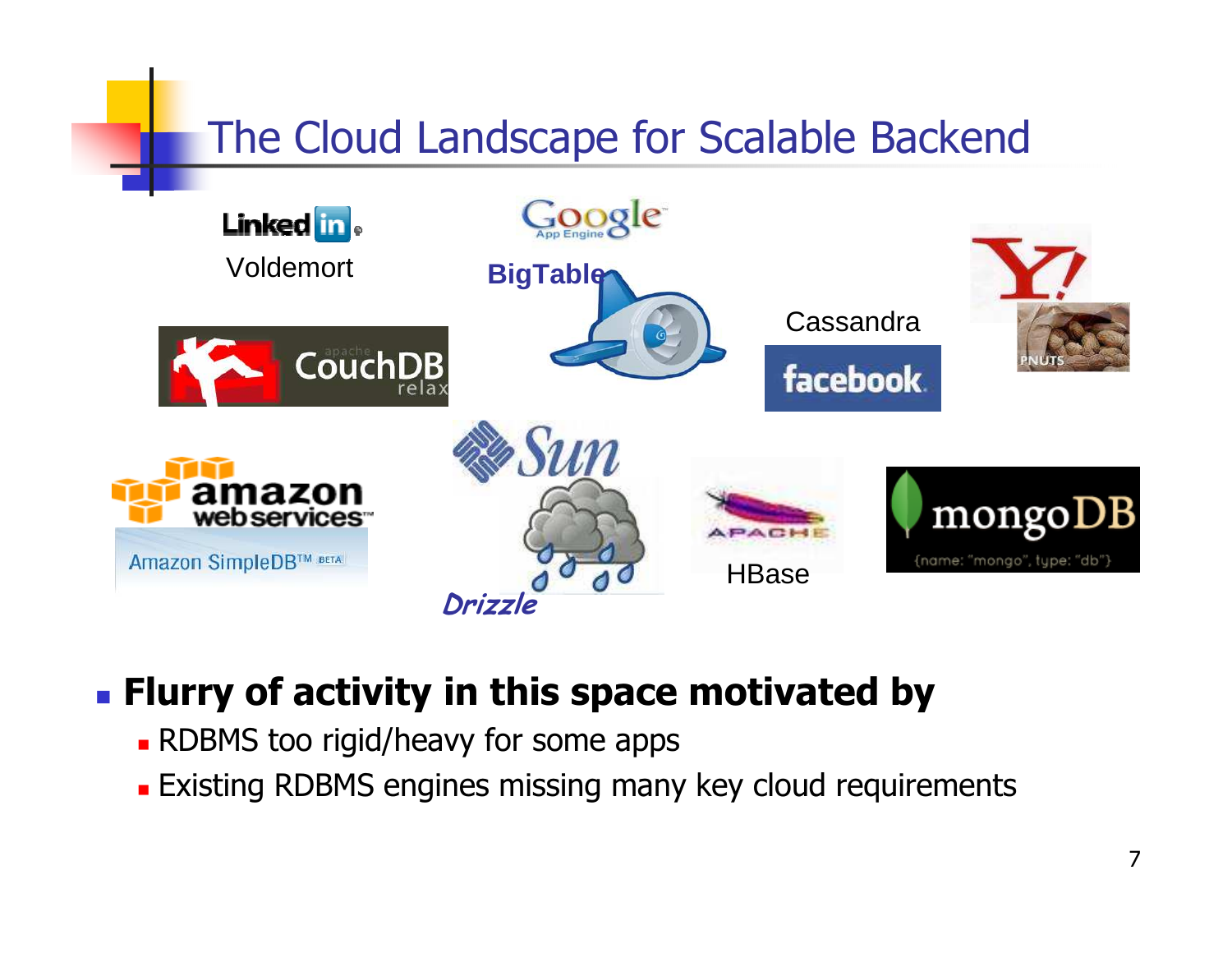# What is a Scalable Row Store?

- Middle ground btw a DBMS and a file system  $\mathcal{L}_{\mathcal{A}}$ 
	- Much simpler API then SQL
	- Designed to scale

| <b>Limitations in Traditional DBs</b>                      | <b>Scalable Row Stores</b>                                          |  |
|------------------------------------------------------------|---------------------------------------------------------------------|--|
| Fault-tolerance relies on expensive<br>reliable storage    | Fault-tolerance done in software;<br>replication on commodity disks |  |
| Weak elasticity--- hard to grow a<br>cluster incrementally | Can grow a cluster incrementally<br>and online                      |  |
| No automatic load-balancing                                | Built-in automatic load-balancing                                   |  |
| Rigid relational schema                                    | No strong schema required                                           |  |
| No versioning support                                      | <b>Built-in versioning</b>                                          |  |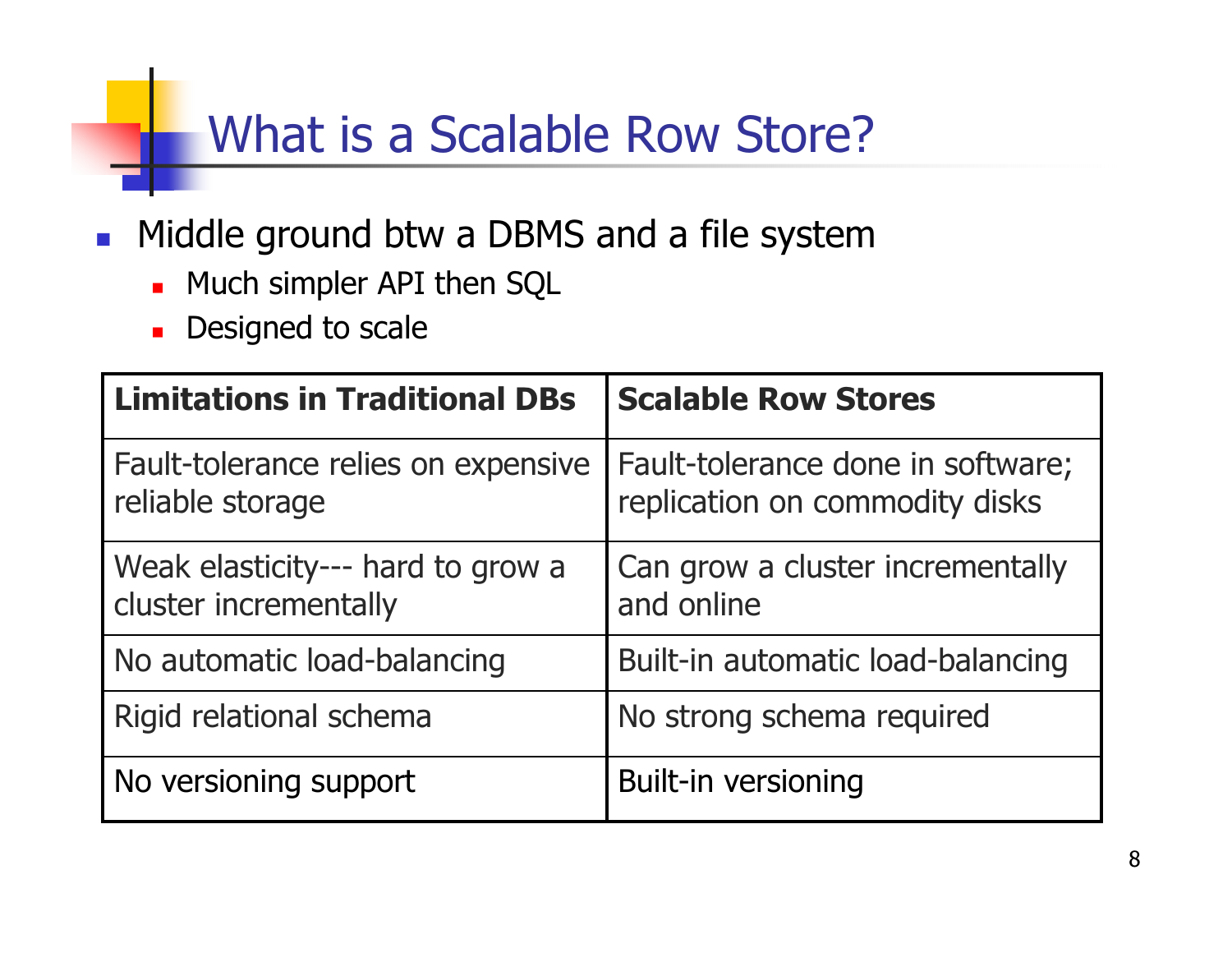# Cassandra

- Google's Bigtable data model + Amazon's Dynamo scalable  $\mathcal{C}^{\mathcal{A}}$ architecture
- Developed by Facebook in 2007  $\mathcal{L}^{\mathcal{A}}$ 
	- Used in production for a few apps (e.g., inbox search for 200M users)
- Became an Apache Incubator project early 2009  $\mathcal{L}_{\mathcal{A}}$ 
	- active community
	- additional committers from Rackspace and IBM
	- Contributors from Digg, Twitter, etc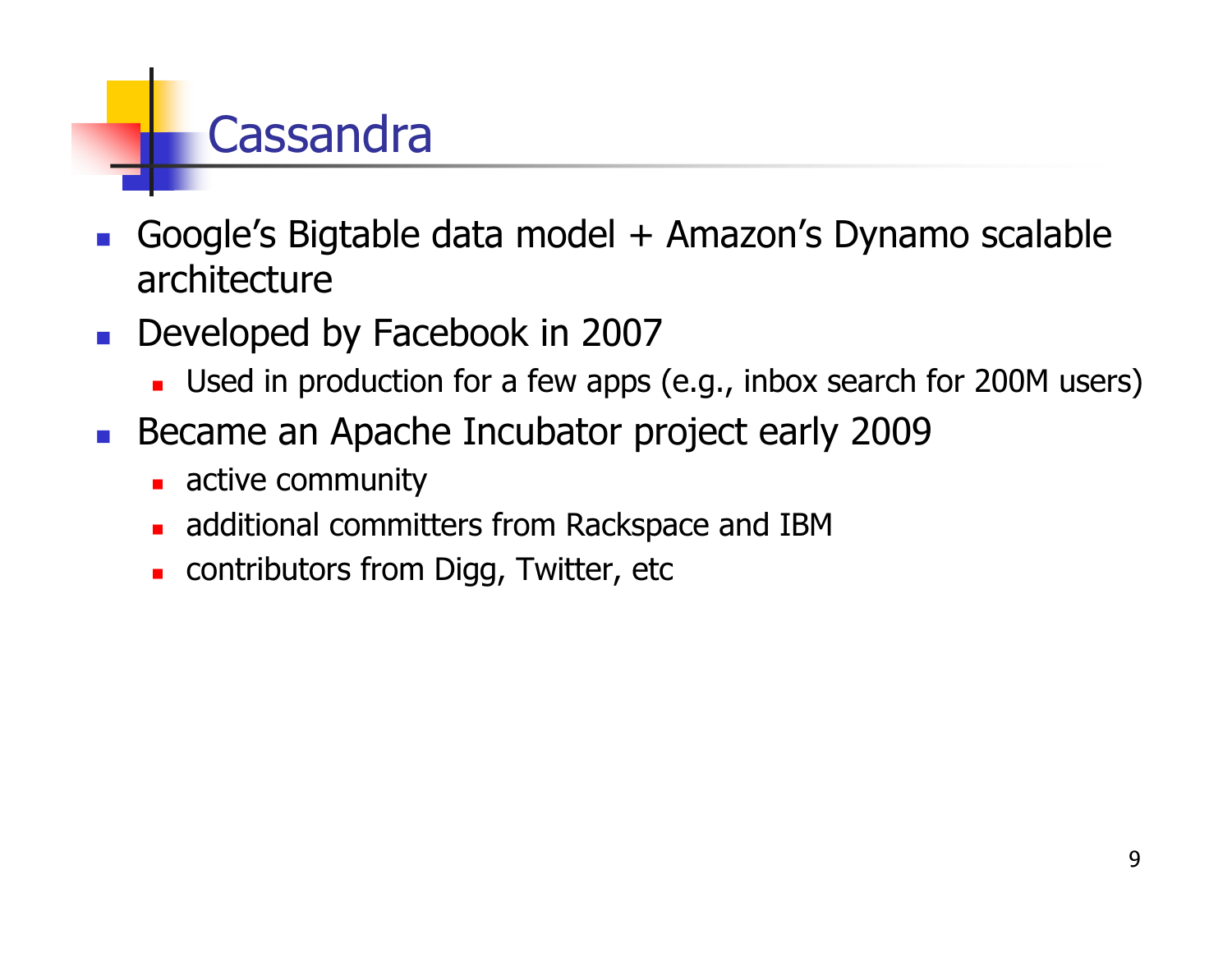# **Cassandra Data Model**

Familiar relational tables, rows, and columns, but more flexible  $\mathcal{L}_{\mathcal{A}}$ 

- No upfront schema required
- New columns can be added any time and columns can vary from row to row



- Columns grouped into Column Families
	- Column families are stored separately (like vertical partitioning)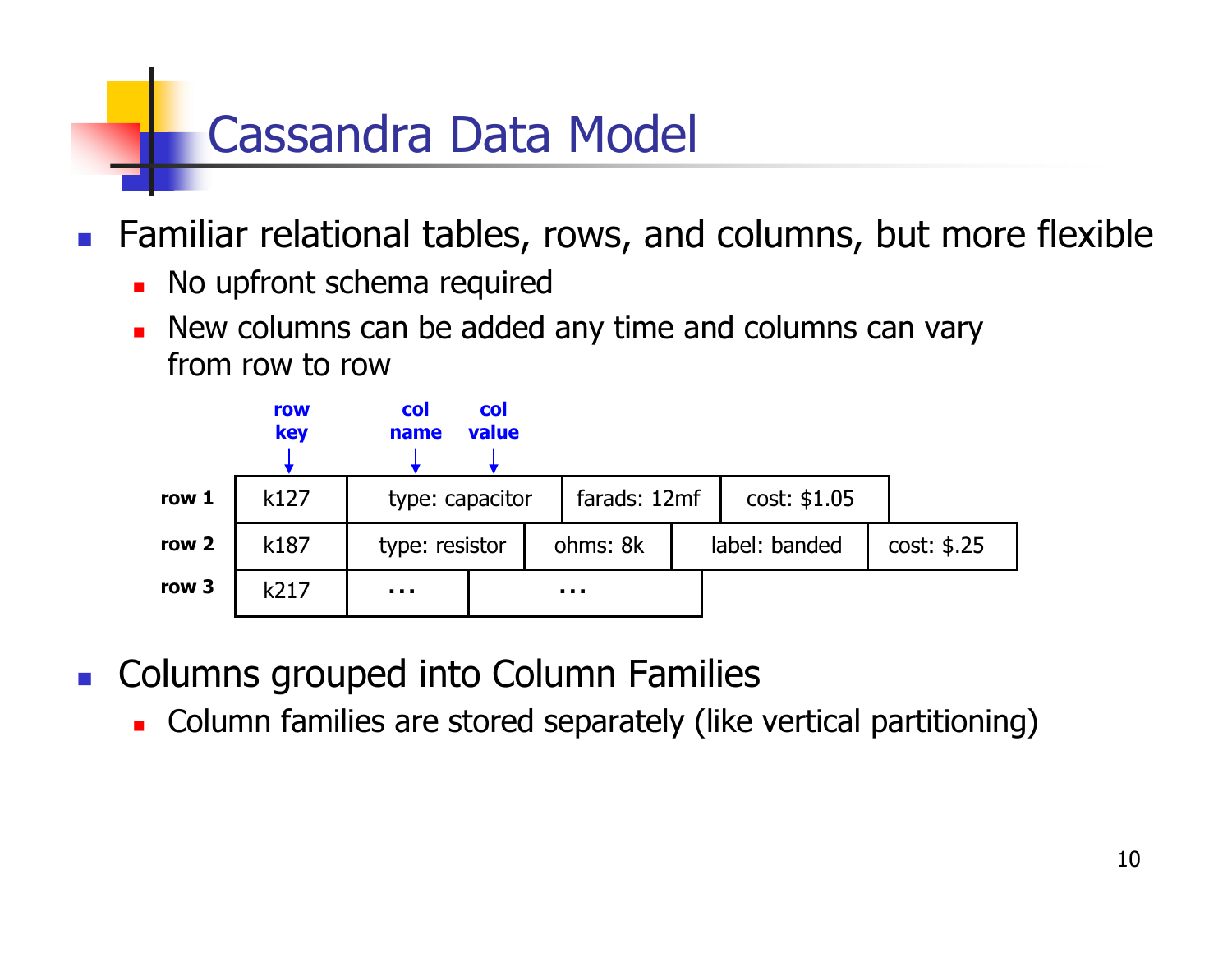# **Cassandra Distributed Architecture**

Insert (row1 ...)

• Based on DHT ring

- Replication crossrack and crossdatacenter (sync or async)

- No single point of failure
- **Gossip protocols for** membership, failure, DHT map, etc



Scale, Fault-tolerance, Elasticity, Low-cost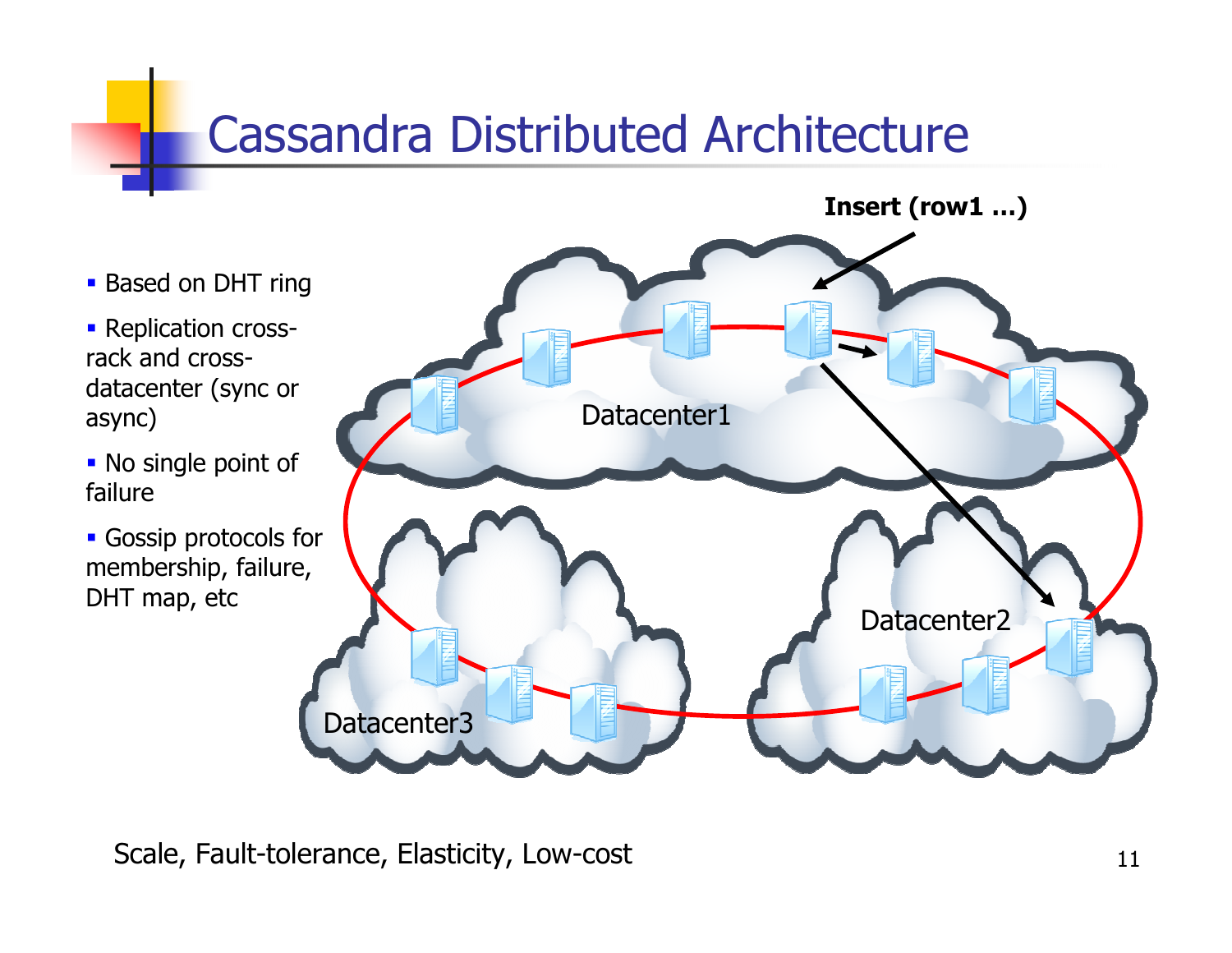# **Eventual Consistency**

- CAP Theorem [Brewer00]
	- Can only get 2 of Consistency, Availability, or Partition tolerance
- **Cassandra relaxes**  $C$  **to eventual consistency** 
	- **Emphasis is on performance and availability**
	- **Allow** concurrent read/write to any replica  $-$  latest write wins on conflict

#### Knobs to tradeoff consistency and performance  $\mathcal{L}_{\mathcal{A}}$

- Writes are sent to all N replicas in parallel  $\blacksquare$
- Can choose to read from  $\bf{R}$  replicas and wait for  $\bf{W}$  acks for writes  $\blacksquare$
- Tune R and W to  $1,2,3...$ , N for latency requirements  $\blacksquare$

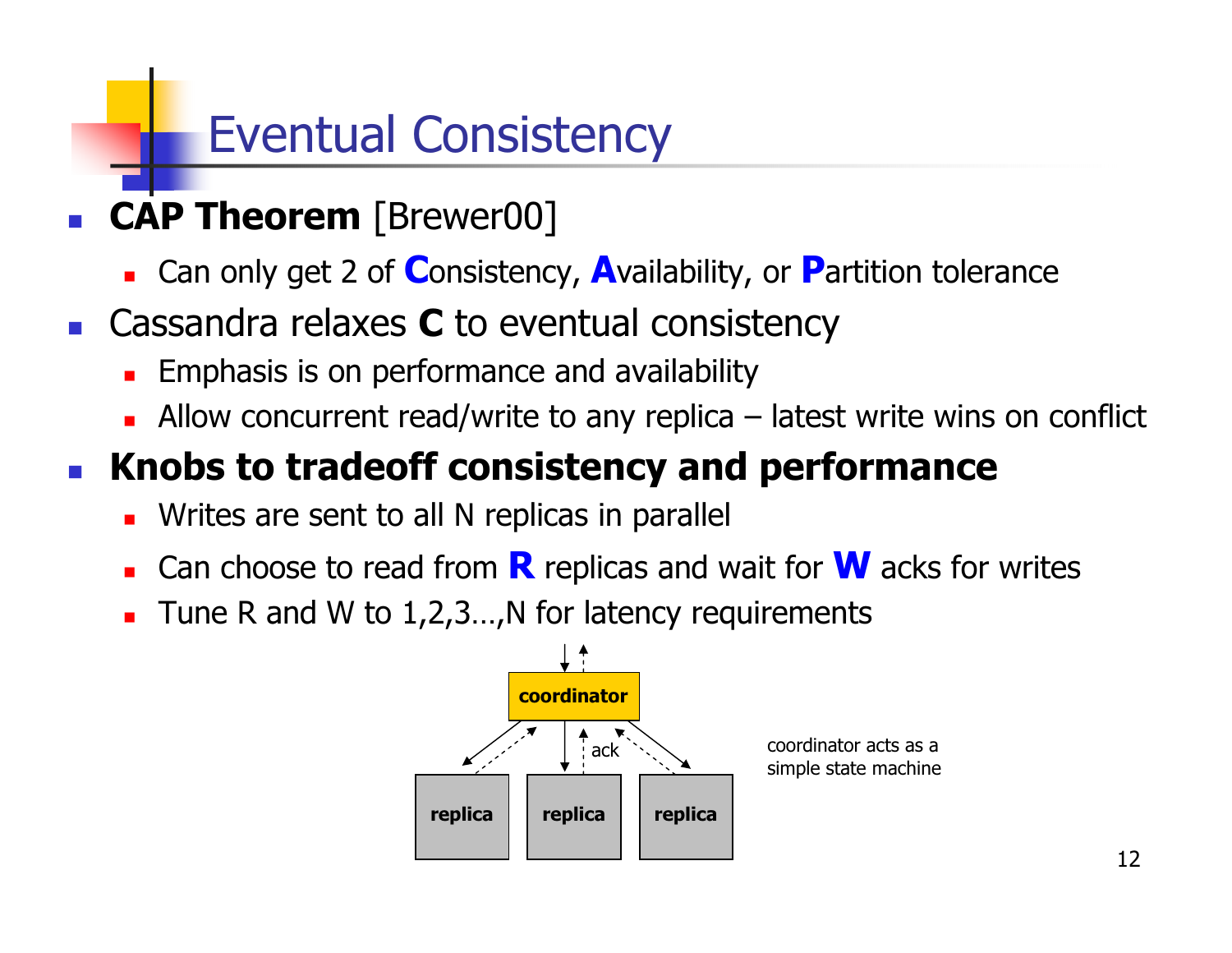# **Email Schema in Cassandra**

- Row key User id
	- All data for one user is on a single node
	- Currently no sharing of messages across users
- Column Families
	- MailList Message id: full message
	- HeaderList Message id: message headers + metadata  $\blacksquare$
	- CollectionIndex Collection id + sort key : message id  $\blacksquare$ e.g., Inbox/Date/2009-07-10-14:20:56 : message1000 Inbox/Sender/Mike Brown: message1000
	- **Others** 
		- CollectionMetadata, ThreadList, ThreadIndex
- Full message stored separately from index and metadata
- Data format JSON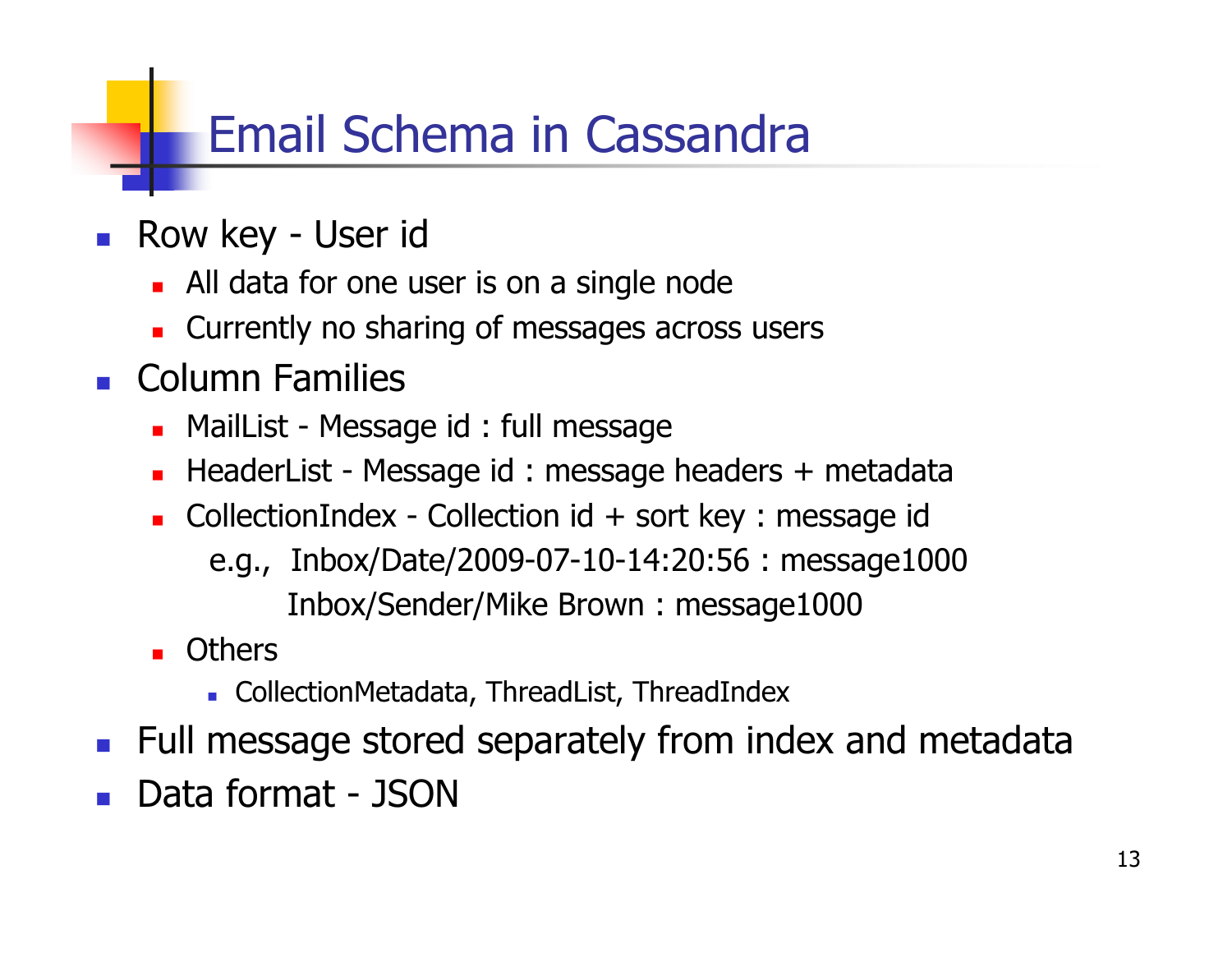# **Typical Operations**

- **Cassandra APIs used** 
	- get\_column(row, CF, column)
	- get\_columns(row, CF, columns[])
	- get\_slice(row, CF, startColumn, asc/desc, count)
	- Efficient with row/column index support in Cassandra
- **ListMessages** 
	- get\_slice(Jun, CollectionIndex, Inbox/Date/current\_date/, desc, 50) to obtain the first 50 messageIDs in Inbox
	- get\_columns(Jun, HeaderList, messageID[])
- **GetMessage** 
	- · get\_column(Jun, MailList, messageID)
- SortMessages by Sender
	- get\_slice(Jun, CollectionIndex, Inbox/Sender//, asc, 50)
	- get\_columns(Jun, HeaderList, messageID[])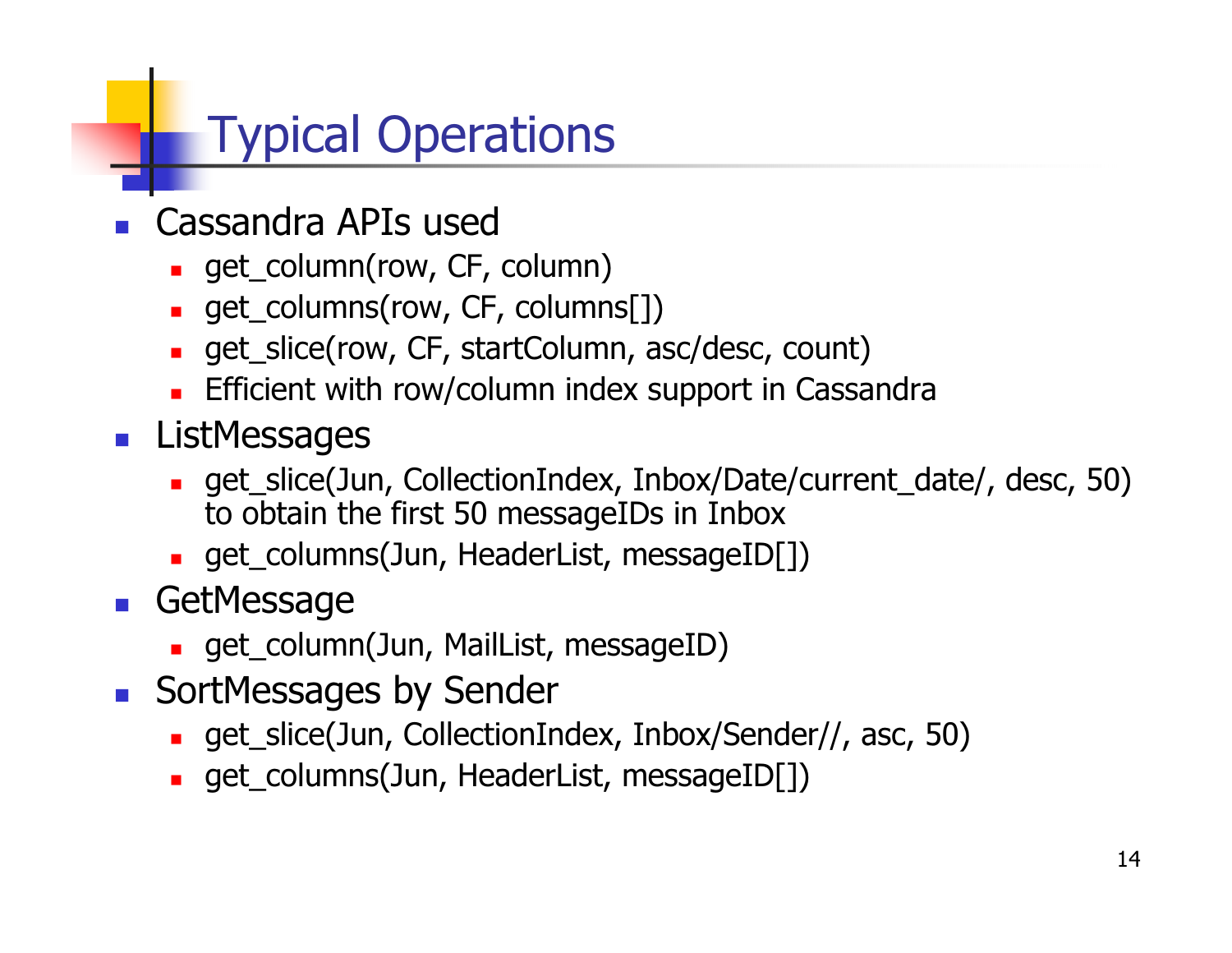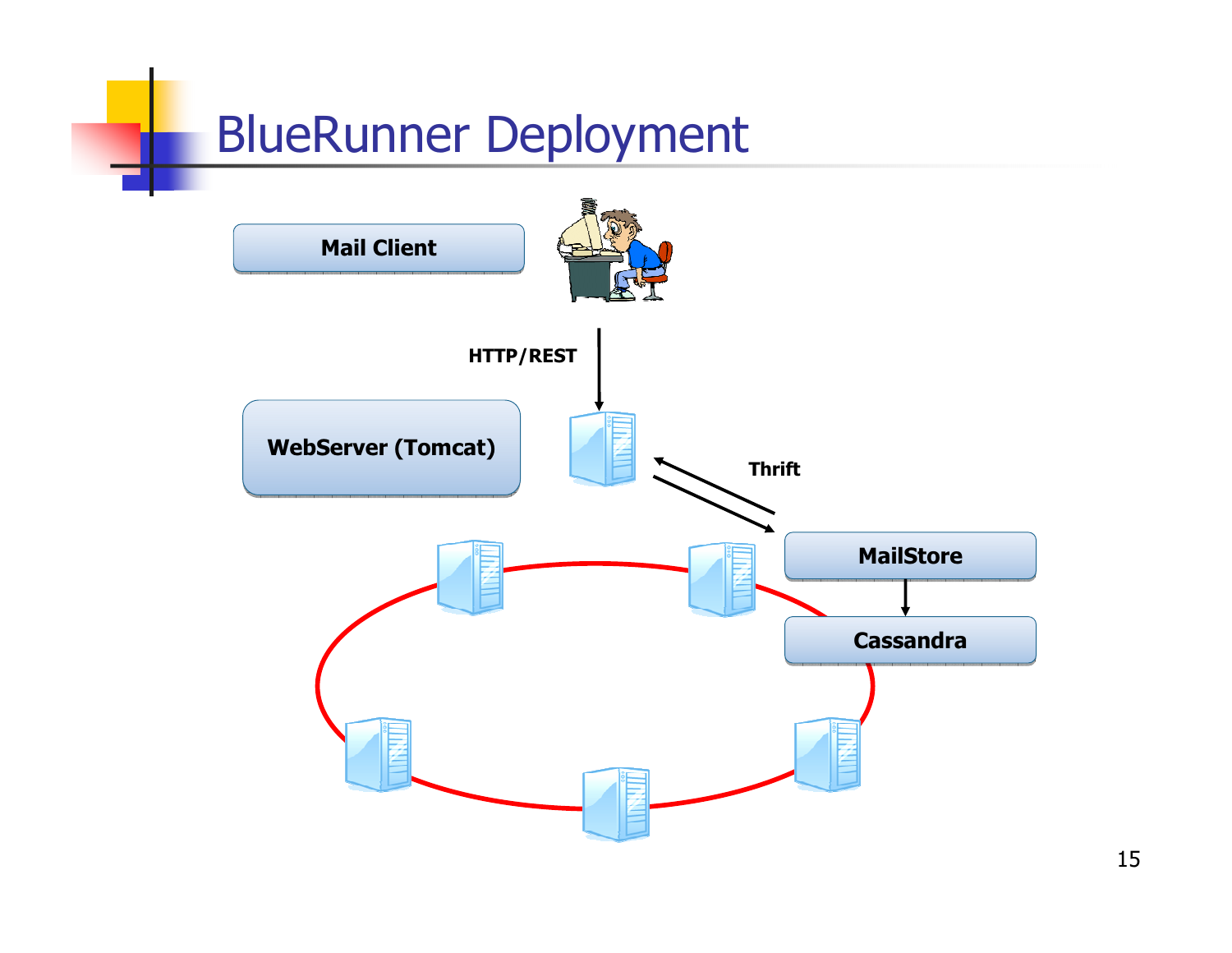# **Experimental Setup**

- 6-node cluster and each node with
	- 2 quad-core CPUs
	- **16 GB memory**
	- 5 SATA disks (1 for Cassandra commit log and 4 for data)
- Data
	- generated 1800 mailboxes per node
		- 250-16K messages per mailbox
		- $\sim$  50GB w/o replication
	- Cassandra replication set to 2
- **Morkload** 
	- Varying  $#$  of concurrent clients from 1600 to 4100 per node
	- Each client repeatedly
		- $\Box$  opens up an inbox
		- · looks at a few message
		- go to sleep for a while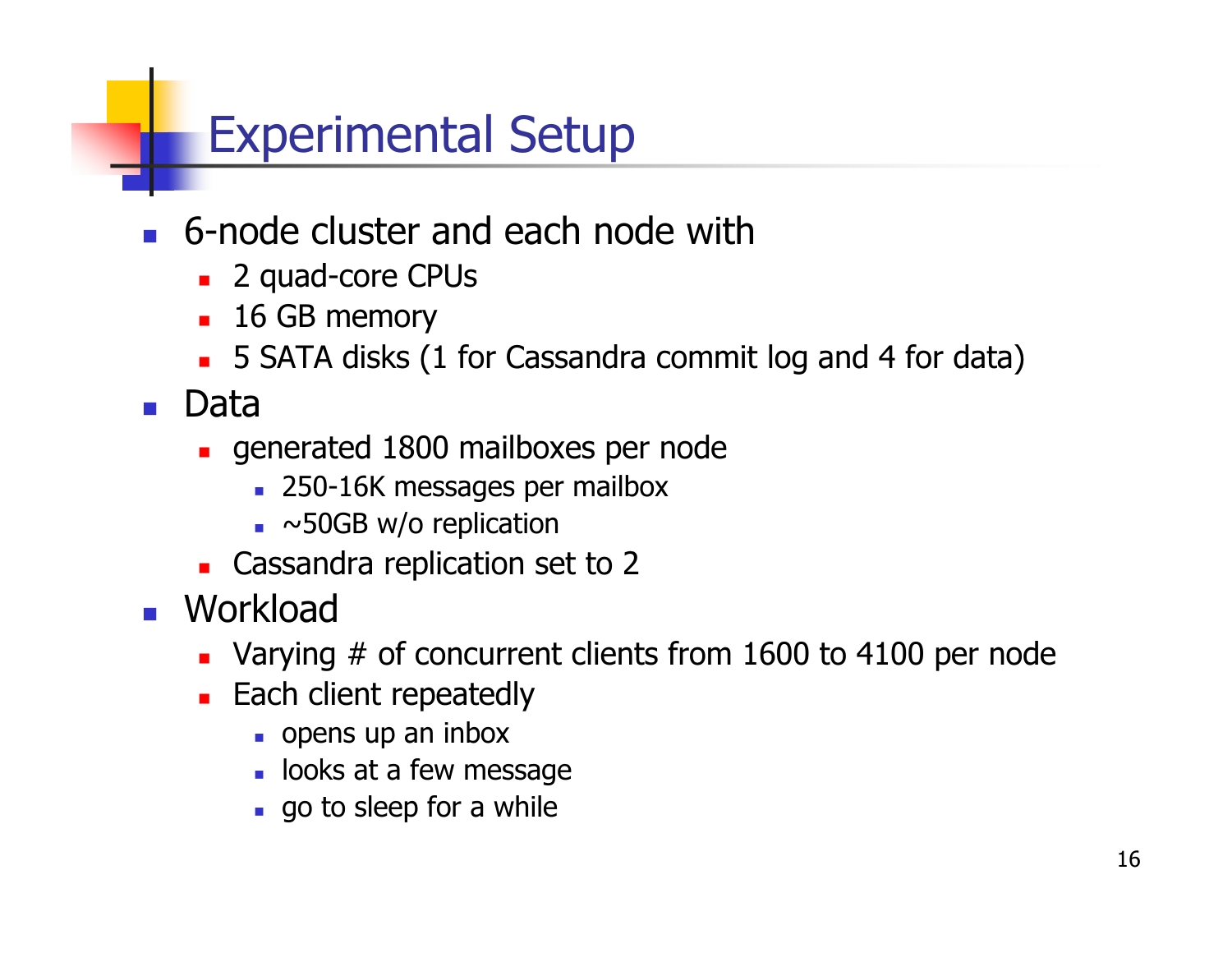## Preliminary Result (median response time in ms)



- $\mathcal{L}^{\text{max}}$ ■ Able to sustain 2500 concurrent clients per node with reasonable response time
	- **average:**  $\sim$ 100 requests per sec per node